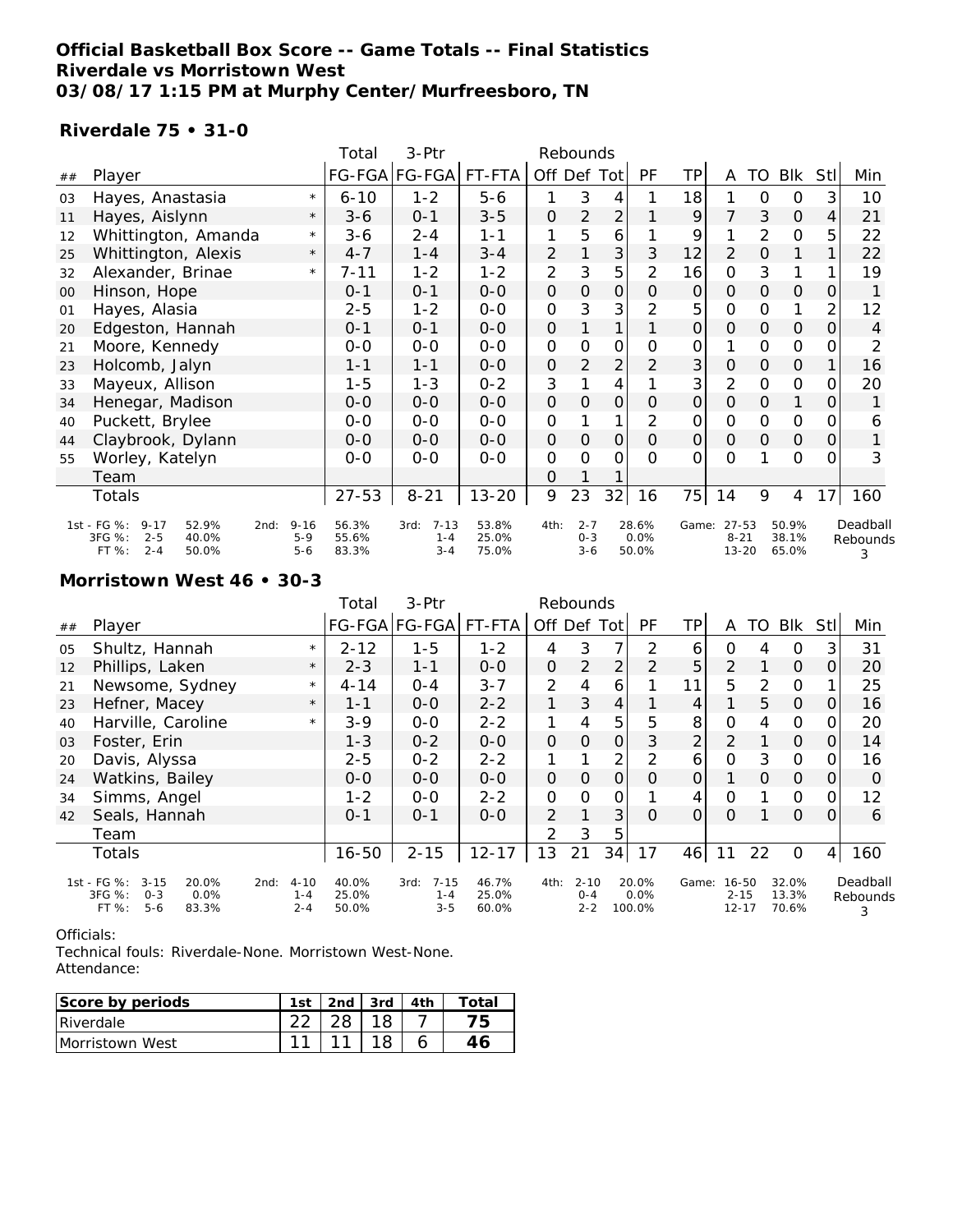# **Riverdale vs Morristown West 03/08/17 1:15 PM at Murphy Center/Murfreesboro, TN 1st PERIOD Play-by-Play (Page 1)**

| HOME TEAM: Morristown West              | Time  | Score    |                | Margin VISITORS: Riverdale                |
|-----------------------------------------|-------|----------|----------------|-------------------------------------------|
| MISSED LAYUP by Newsome, Sydney         | 07:56 |          |                |                                           |
| REBOUND (OFF) by Shultz, Hannah         | 07:56 |          |                |                                           |
| MISSED LAYUP by Shultz, Hannah          | 07:52 |          |                |                                           |
| REBOUND (OFF) by Shultz, Hannah         | 07:52 |          |                |                                           |
| TURNOVR by Shultz, Hannah               | 07:47 |          |                |                                           |
|                                         | 07:46 |          |                | STEAL by Hayes, Anastasia                 |
|                                         |       | $0 - 2$  | V <sub>2</sub> |                                           |
|                                         | 07:44 |          |                | GOOD! LAYUP by Hayes, Anastasia [FB/PNT   |
| TURNOVR by Hefner, Macey                | 07:38 |          |                |                                           |
|                                         | 07:37 |          |                | STEAL by Hayes, Anastasia                 |
| REBOUND (DEF) by Harville, Caroline     | 07:34 |          |                | MISSED LAYUP by Hayes, Anastasia          |
| MISSED FT SHOT by Newsome, Sydney       | 07:21 |          |                | FOUL by Hayes, Anastasia (P1T1)           |
| REBOUND (OFF) by (DEADBALL)             | 07:21 |          |                |                                           |
| GOOD! FT SHOT by Newsome, Sydney        | 07:21 | $1 - 2$  | V <sub>1</sub> |                                           |
|                                         | 07:13 |          |                | MISSED 3 PTR by Whittington, Alexis       |
|                                         | 07:13 |          |                | REBOUND (OFF) by Alexander, Brinae        |
| REBOUND (DEF) by Newsome, Sydney        | 07:07 |          |                | MISSED LAYUP by Alexander, Brinae         |
| MISSED JUMPER by Harville, Caroline     | 06:51 |          |                | REBOUND (DEF) by Hayes, Anastasia         |
| REBOUND (DEF) by Phillips, Laken        | 06:37 |          |                | MISSED 3 PTR by Whittington, Alexis       |
| FOUL by Harville, Caroline (P1T1)       | 06:27 |          |                |                                           |
| TURNOVR by Harville, Caroline           | 06:27 |          |                |                                           |
|                                         |       |          |                |                                           |
|                                         | 06:21 |          |                | TURNOVR by Hayes, Aislynn                 |
|                                         | 06:21 |          |                | FOUL by Whittington, Alexis (P1T2)        |
| MISSED LAYUP by Newsome, Sydney         | 06:15 |          |                | REBOUND (DEF) by Whittington, Amanda      |
|                                         | 06:05 | $1 - 4$  | V <sub>3</sub> | GOOD! JUMPER by Alexander, Brinae [PNT]   |
| MISSED JUMPER by Harville, Caroline     | 05:54 |          |                | REBOUND (DEF) by Hayes, Aislynn           |
|                                         | 05:46 | $1 - 6$  | V <sub>5</sub> | GOOD! JUMPER by Hayes, Anastasia [FB]     |
|                                         | 05:46 |          |                | ASSIST by Hayes, Aislynn                  |
| TIMEOUT 30sec                           | 05:43 |          |                |                                           |
| SUB IN: Davis, Alyssa                   | 05:43 |          |                |                                           |
| SUB OUT: Hefner, Macey                  | 05:43 |          |                |                                           |
| MISSED 3 PTR by Newsome, Sydney         | 05:32 |          |                | REBOUND (DEF) by Hayes, Anastasia         |
| REBOUND (DEF) by Davis, Alyssa          | 05:24 |          |                | MISSED JUMPER by Hayes, Anastasia         |
| TURNOVR by Davis, Alyssa                | 05:19 |          |                |                                           |
|                                         | 05:17 |          |                | STEAL by Whittington, Amanda              |
|                                         | 05:16 | $1 - 8$  | V <sub>7</sub> | GOOD! LAYUP by Whittington, Alexis [FB/PN |
|                                         |       |          |                |                                           |
|                                         | 05:16 |          |                | ASSIST by Whittington, Amanda             |
| TURNOVR by Newsome, Sydney              | 05:05 |          |                |                                           |
|                                         | 05:03 |          |                | STEAL by Whittington, Amanda              |
|                                         | 05:00 | $1 - 10$ | V <sub>9</sub> | GOOD! LAYUP by Hayes, Aislynn [PNT]       |
|                                         | 04:44 |          |                | FOUL by Alexander, Brinae (P1T3)          |
| GOOD! FT SHOT by Harville, Caroline     | 04:41 | $2 - 10$ | $V_8$          |                                           |
| GOOD! FT SHOT by Harville, Caroline     | 04:41 | $3 - 10$ | V <sub>7</sub> |                                           |
| SUB IN: Foster, Erin                    | 04:41 |          |                | SUB IN: Mayeux, Allison                   |
| SUB OUT: Phillips, Laken                | 04:41 |          |                | SUB OUT: Hayes, Anastasia                 |
|                                         | 04:30 | $3 - 12$ | V <sub>9</sub> | GOOD! LAYUP by Hayes, Aislynn [PNT]       |
| GOOD! LAYUP by Harville, Caroline [PNT] | 04:16 | $5 - 12$ | V <sub>7</sub> |                                           |
|                                         | 04:11 |          |                | TURNOVR by Alexander, Brinae              |
| STEAL by Shultz, Hannah                 | 04:10 |          |                |                                           |
| MISSED LAYUP by Shultz, Hannah          | 04:08 |          |                | REBOUND (DEF) by Alexander, Brinae        |
| FOUL by Foster, Erin (P1T2)             | 04:08 |          |                |                                           |
|                                         | 03:59 |          |                | MISSED LAYUP by Mayeux, Allison           |
|                                         |       |          |                | REBOUND (OFF) by Mayeux, Allison          |
|                                         | 03:59 |          |                |                                           |
| FOUL by Harville, Caroline (P2T3)       | 03:55 | $5 - 13$ | $V_8$          | GOOD! FT SHOT by Alexander, Brinae        |
| REBOUND (DEF) by Shultz, Hannah         | 03:55 |          |                | MISSED FT SHOT by Alexander, Brinae       |
| SUB IN: Simms, Angel                    | 03:55 |          |                |                                           |
| SUB OUT: Harville, Caroline             | 03:55 |          |                |                                           |
| GOOD! FT SHOT by Simms, Angel           | 03:36 | $6 - 13$ | V 7            | FOUL by Whittington, Alexis (P2T4)        |
| GOOD! FT SHOT by Simms, Angel           | 03:36 | $7 - 13$ | V6             |                                           |
| SUB IN: Phillips, Laken                 | 03:36 |          |                | SUB IN: Hayes, Anastasia                  |
| SUB OUT: Foster, Erin                   | 03:36 |          |                | SUB IN: Hayes, Alasia                     |
|                                         | 03:36 |          |                | SUB OUT: Whittington, Alexis              |
|                                         | 03:36 |          |                | SUB OUT: Alexander, Brinae                |
| FOUL by Simms, Angel (P1T4)             | 03:14 |          |                |                                           |
|                                         |       |          |                |                                           |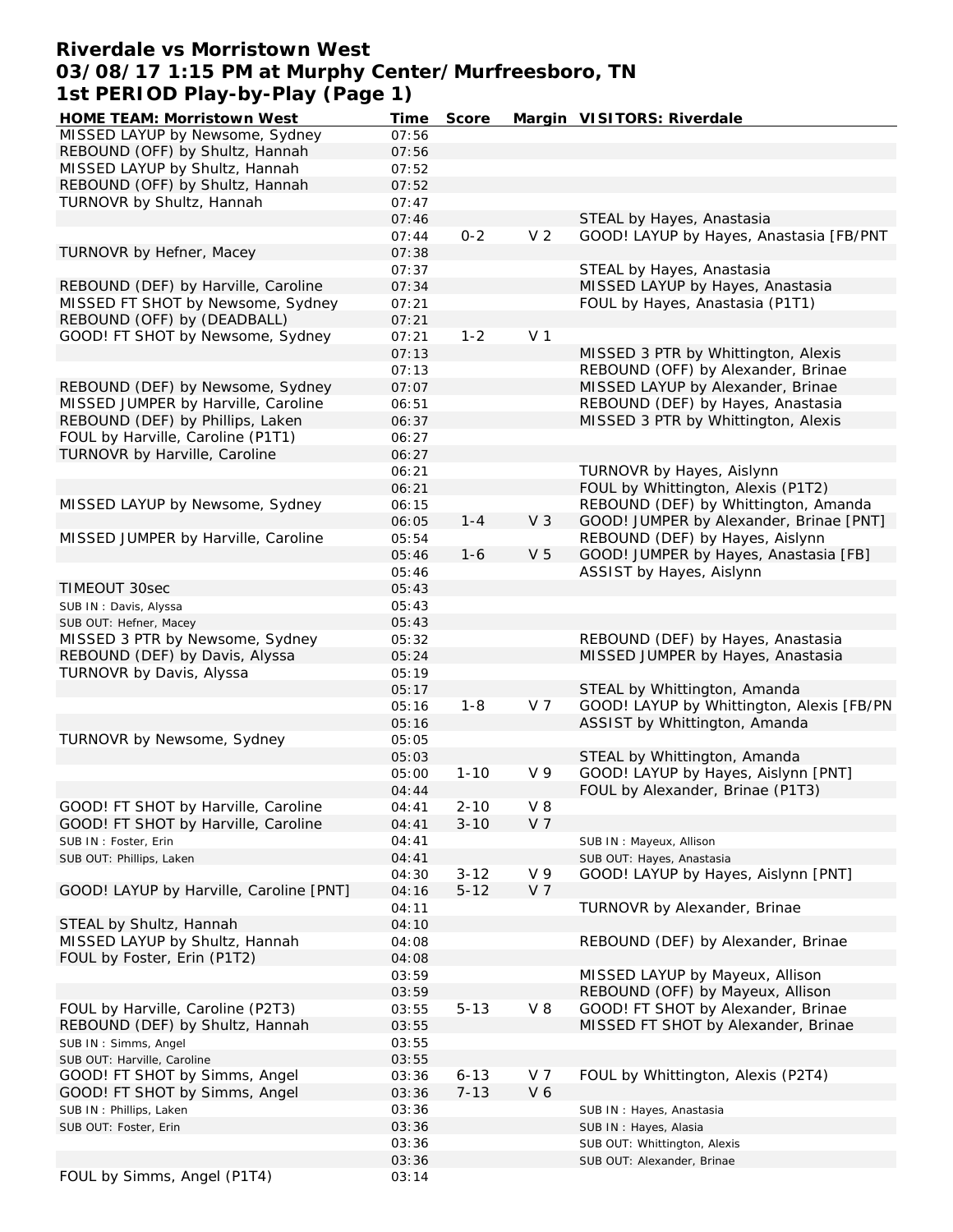# **Riverdale vs Morristown West 03/08/17 1:15 PM at Murphy Center/Murfreesboro, TN 1st PERIOD Play-by-Play (Page 2)**

| HOME TEAM: Morristown West           | Time  | Score     |                 | Margin VISITORS: Riverdale             |
|--------------------------------------|-------|-----------|-----------------|----------------------------------------|
|                                      | 03:14 |           |                 | MISSED FT SHOT by Hayes, Aislynn       |
|                                      | 03:14 |           |                 | REBOUND (OFF) by (DEADBALL)            |
|                                      | 03:14 | $7 - 14$  | V 7             | GOOD! FT SHOT by Hayes, Aislynn        |
|                                      | 03:14 |           |                 | SUB IN: Holcomb, Jalyn                 |
|                                      | 03:14 |           |                 | SUB OUT: Hayes, Aislynn                |
| MISSED JUMPER by Newsome, Sydney     | 03:00 |           |                 | REBOUND (DEF) by Whittington, Amanda   |
|                                      | 02:51 | $7 - 17$  | V 10            | GOOD! 3 PTR by Hayes, Anastasia        |
|                                      | 02:51 |           |                 | ASSIST by Moore, Kennedy               |
| MISSED JUMPER by Shultz, Hannah      | 02:35 |           |                 |                                        |
| REBOUND (OFF) by Davis, Alyssa       | 02:35 |           |                 |                                        |
| MISSED 3 PTR by Newsome, Sydney      | 02:30 |           |                 | REBOUND (DEF) by Mayeux, Allison       |
|                                      | 02:22 |           |                 | SUB IN: Alexander, Brinae              |
|                                      | 02:22 |           |                 | SUB OUT: Hayes, Alasia                 |
|                                      | 02:13 | $7 - 20$  | V 13            | GOOD! 3 PTR by Holcomb, Jalyn          |
|                                      | 02:13 |           |                 | ASSIST by Mayeux, Allison              |
|                                      | 02:08 |           |                 | FOUL by Holcomb, Jalyn (P1T5)          |
|                                      | 02:08 |           |                 | SUB IN: Hayes, Alasia                  |
|                                      | 02:08 |           |                 | SUB OUT: Whittington, Amanda           |
| MISSED LAYUP by Davis, Alyssa        | 01:53 |           |                 | REBOUND (DEF) by Alexander, Brinae     |
| REBOUND (DEF) by Newsome, Sydney     | 01:47 |           |                 | MISSED 3 PTR by Hayes, Anastasia       |
| GOOD! LAYUP by Phillips, Laken [PNT] | 01:32 | $9 - 20$  | V <sub>11</sub> |                                        |
| STEAL by Shultz, Hannah              | 01:30 |           |                 | TURNOVR by Alexander, Brinae           |
| MISSED 3 PTR by Shultz, Hannah       | 01:30 |           |                 | REBOUND (DEF) by (TEAM)                |
| SUB IN: Hefner, Macey                | 01:30 |           |                 |                                        |
| SUB OUT: Davis, Alyssa               | 01:30 |           |                 |                                        |
|                                      | 01:02 | $9 - 22$  | V 13            | GOOD! LAYUP by Alexander, Brinae [PNT] |
|                                      | 00:45 |           |                 | FOUL by Hayes, Alasia (P1T6)           |
|                                      | 00:45 |           |                 | SUB IN: Hayes, Aislynn                 |
|                                      | 00:45 |           |                 | SUB OUT: Hayes, Anastasia              |
| GOOD! LAYUP by Shultz, Hannah [PNT]  | 00:26 | $11 - 22$ | V <sub>11</sub> |                                        |
| ASSIST by Newsome, Sydney            | 00:26 |           |                 |                                        |
| REBOUND (DEF) by Phillips, Laken     | 00:08 |           |                 | MISSED LAYUP by Hayes, Aislynn         |
|                                      |       |           |                 |                                        |

#### Riverdale 22, Morristown West 11

|                                              | In. | Off      | 2nd   | Fast                                   |                 |                         |
|----------------------------------------------|-----|----------|-------|----------------------------------------|-----------------|-------------------------|
| 1st period-only Paint T/O Chance Break Bench |     |          |       |                                        |                 |                         |
| Riverdale 12                                 |     |          | 6 1 6 |                                        | $\sim$ 3 $\sim$ | Score tied - 0 times.   |
| Morristown West 6                            |     | $\cap$ 0 |       | $\begin{array}{ccc} 0 & 2 \end{array}$ |                 | Lead changed - 0 times. |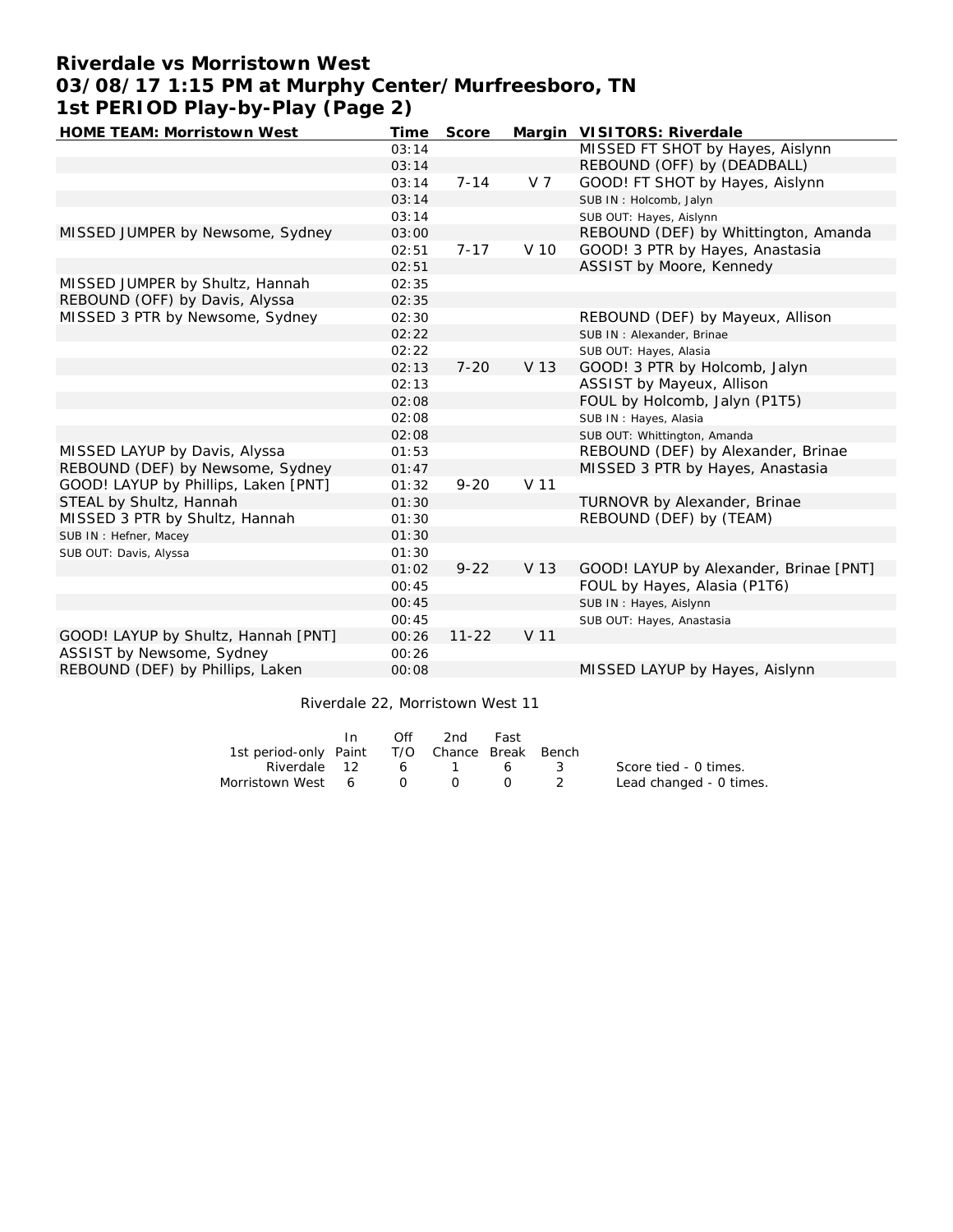# **Riverdale vs Morristown West 03/08/17 1:15 PM at Murphy Center/Murfreesboro, TN 2nd PERIOD Play-by-Play (Page 1)**

| HOME TEAM: Morristown West           | Time  | Score     |                | Margin VISITORS: Riverdale              |
|--------------------------------------|-------|-----------|----------------|-----------------------------------------|
| SUB IN: Simms, Angel                 | 08:00 |           |                | SUB IN: Hayes, Alasia                   |
| SUB OUT: Harville, Caroline          | 08:00 |           |                | SUB OUT: Whittington, Alexis            |
| GOOD! LAYUP by Newsome, Sydney [PNT] | 07:52 | $13 - 22$ | V <sub>9</sub> |                                         |
| ASSIST by Hefner, Macey              | 07:52 |           |                |                                         |
|                                      | 07:40 |           |                | TURNOVR by Hayes, Aislynn               |
| TURNOVR by Simms, Angel              | 07:29 |           |                |                                         |
|                                      | 07:28 |           |                | STEAL by Hayes, Alasia                  |
|                                      | 07:25 | $13 - 24$ | V 11           | GOOD! LAYUP by Hayes, Anastasia [FB/PNT |
|                                      | 07:25 |           |                | ASSIST by Hayes, Aislynn                |
| GOOD! LAYUP by Newsome, Sydney [PNT] | 07:15 | $15 - 24$ | V <sub>9</sub> |                                         |
|                                      |       | $16 - 24$ |                |                                         |
| GOOD! FT SHOT by Newsome, Sydney     | 07:15 |           | $V_8$          | FOUL by Alexander, Brinae (P2T7)        |
| SUB IN : Foster, Erin                | 07:15 |           |                | SUB IN: Whittington, Alexis             |
| SUB OUT: Hefner, Macey               | 07:15 |           |                | SUB OUT: Alexander, Brinae              |
|                                      | 07:04 | $16 - 26$ | V 10           | GOOD! JUMPER by Hayes, Anastasia        |
| TURNOVR by Shultz, Hannah            | 06:56 |           |                |                                         |
| FOUL by Newsome, Sydney (P1T5)       | 06:49 |           |                |                                         |
|                                      | 06:43 | $16 - 29$ | V 13           | GOOD! 3 PTR by Hayes, Alasia            |
|                                      | 06:43 |           |                | ASSIST by Hayes, Aislynn                |
| TURNOVR by Foster, Erin              | 06:23 |           |                |                                         |
|                                      | 06:22 |           |                | STEAL by Hayes, Alasia                  |
|                                      | 06:20 | $16 - 31$ | V 15           | GOOD! LAYUP by Hayes, Alasia [FB/PNT]   |
| TIMEOUT TEAM                         | 06:16 |           |                |                                         |
| SUB IN: Hefner, Macey                | 06:16 |           |                |                                         |
| SUB IN : Harville, Caroline          | 06:16 |           |                |                                         |
| SUB OUT: Simms, Angel                | 06:16 |           |                |                                         |
| SUB OUT: Foster, Erin                | 06:16 |           |                |                                         |
| TURNOVR by Shultz, Hannah            | 05:58 |           |                |                                         |
|                                      | 05:56 |           |                | STEAL by Hayes, Aislynn                 |
| FOUL by Phillips, Laken (P1T6)       | 05:55 | $16 - 32$ | V 16           | GOOD! FT SHOT by Hayes, Anastasia       |
|                                      | 05:55 | $16 - 33$ | V 17           | GOOD! FT SHOT by Hayes, Anastasia       |
| MISSED 3 PTR by Shultz, Hannah       | 05:49 |           |                | REBOUND (DEF) by Hayes, Alasia          |
| REBOUND (DEF) by Hefner, Macey       | 05:39 |           |                | MISSED LAYUP by Hayes, Anastasia        |
|                                      |       | 19-33     | V 14           |                                         |
| GOOD! 3 PTR by Phillips, Laken       | 05:24 |           |                |                                         |
| ASSIST by Newsome, Sydney            | 05:24 |           |                |                                         |
|                                      | 05:15 |           |                | MISSED 3 PTR by Hayes, Aislynn          |
|                                      | 05:15 |           |                | REBOUND (OFF) by Hayes, Anastasia       |
| FOUL by Phillips, Laken (P2T7)       | 05:09 | 19-34     | V 15           | GOOD! FT SHOT by Hayes, Anastasia       |
|                                      | 05:09 | 19-35     | V 16           | GOOD! FT SHOT by Hayes, Anastasia       |
| TURNOVR by Phillips, Laken           | 04:57 |           |                |                                         |
|                                      | 04:56 |           |                | STEAL by Hayes, Anastasia               |
| REBOUND (DEF) by Hefner, Macey       | 04:51 |           |                | MISSED JUMPER by Hayes, Alasia          |
| TURNOVR by Hefner, Macey             | 04:40 |           |                |                                         |
|                                      | 04:37 |           |                | STEAL by Whittington, Amanda            |
|                                      | 04:34 |           |                | TURNOVR by Hayes, Aislynn               |
|                                      | 04:34 |           |                | FOUL by Hayes, Aislynn (P1T8)           |
|                                      | 04:34 |           |                | SUB IN: Holcomb, Jalyn                  |
|                                      | 04:34 |           |                | SUB OUT: Hayes, Anastasia               |
| MISSED JUMPER by Harville, Caroline  | 04:22 |           |                | REBOUND (DEF) by Whittington, Alexis    |
| REBOUND (DEF) by Newsome, Sydney     | 04:09 |           |                | MISSED 3 PTR by Whittington, Amanda     |
| MISSED FT SHOT by Newsome, Sydney    | 04:08 |           |                | FOUL by Hayes, Alasia (P2T9)            |
|                                      | 04:08 |           |                | REBOUND (DEF) by Hayes, Alasia          |
| SUB IN: Seals, Hannah                | 04:08 |           |                |                                         |
| SUB OUT: Hefner, Macey               | 04:08 |           |                |                                         |
| SUB IN: Davis, Alyssa                | 03:47 |           |                | SUB IN: Mayeux, Allison                 |
| SUB OUT: Phillips, Laken             | 03:47 |           |                | SUB OUT: Hayes, Alasia                  |
|                                      | 03:31 | 19-38     | V 19           | GOOD! 3 PTR by Whittington, Alexis      |
|                                      | 03:31 |           |                | ASSIST by Mayeux, Allison               |
|                                      |       |           |                |                                         |
| MISSED 3 PTR by Seals, Hannah        | 03:19 |           |                |                                         |
| REBOUND (OFF) by Seals, Hannah       | 03:19 |           |                |                                         |
|                                      | 03:14 |           |                | FOUL by Mayeux, Allison (P1T10)         |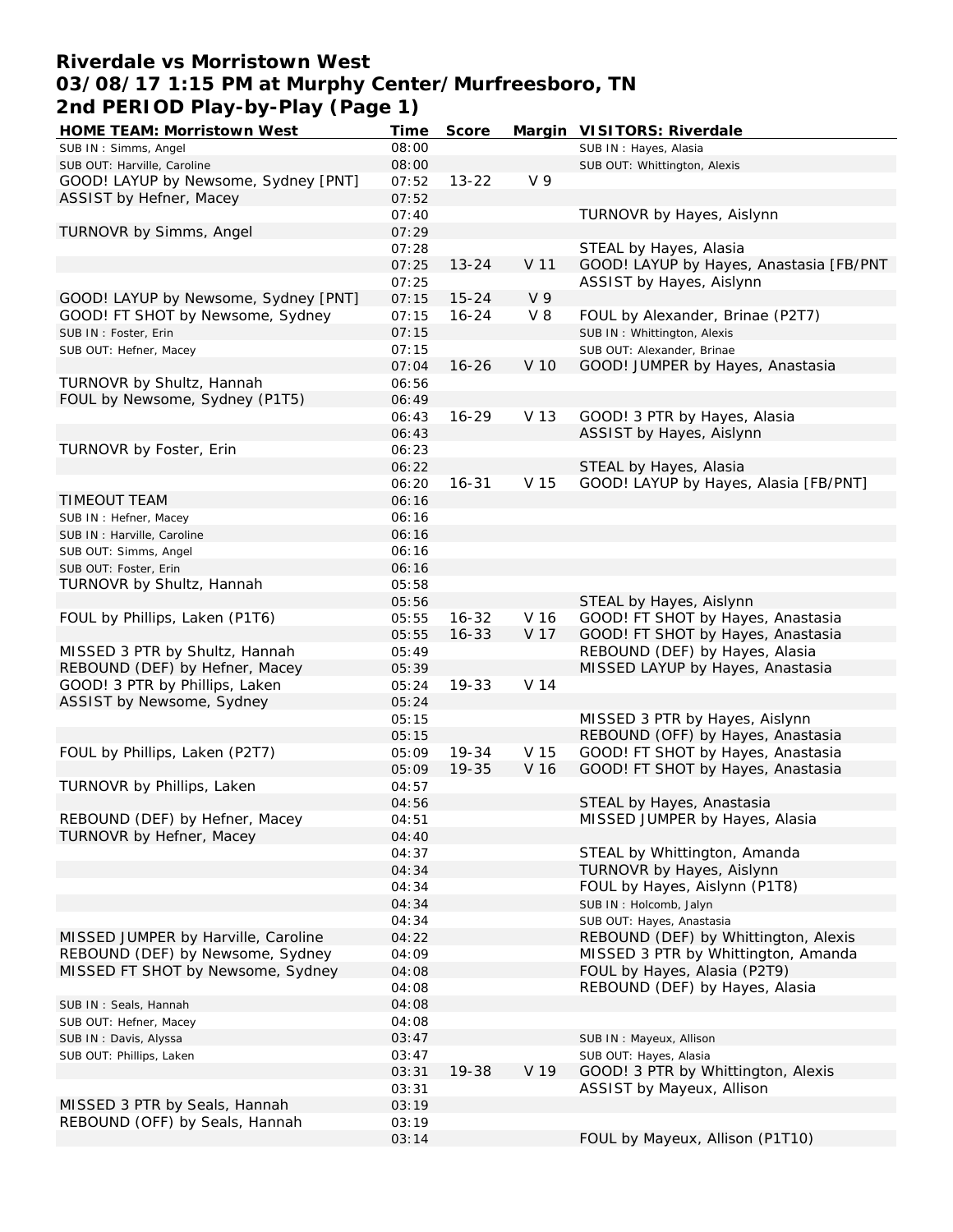# **Riverdale vs Morristown West 03/08/17 1:15 PM at Murphy Center/Murfreesboro, TN 2nd PERIOD Play-by-Play (Page 2)**

| MISSED FT SHOT by Shultz, Hannah<br>03:14<br>REBOUND (OFF) by (DEADBALL)<br>03:14<br>GOOD! FT SHOT by Shultz, Hannah<br>$20 - 38$<br>V 18<br>03:14<br>V <sub>21</sub><br>$20 - 41$<br>GOOD! 3 PTR by Mayeux, Allison<br>03:08<br>ASSIST by Whittington, Alexis<br>03:08<br>BLOCK by Whittington, Alexis<br>MISSED LAYUP by Shultz, Hannah<br>02:53<br>REBOUND (DEF) by Whittington, Amanda<br>02:50 |
|-----------------------------------------------------------------------------------------------------------------------------------------------------------------------------------------------------------------------------------------------------------------------------------------------------------------------------------------------------------------------------------------------------|
|                                                                                                                                                                                                                                                                                                                                                                                                     |
|                                                                                                                                                                                                                                                                                                                                                                                                     |
|                                                                                                                                                                                                                                                                                                                                                                                                     |
|                                                                                                                                                                                                                                                                                                                                                                                                     |
|                                                                                                                                                                                                                                                                                                                                                                                                     |
|                                                                                                                                                                                                                                                                                                                                                                                                     |
|                                                                                                                                                                                                                                                                                                                                                                                                     |
| REBOUND (DEF) by Seals, Hannah<br>MISSED 3 PTR by Mayeux, Allison<br>02:47                                                                                                                                                                                                                                                                                                                          |
| TURNOVR by Seals, Hannah<br>02:38                                                                                                                                                                                                                                                                                                                                                                   |
| STEAL by Whittington, Amanda<br>02:36                                                                                                                                                                                                                                                                                                                                                               |
| GOOD! JUMPER by Whittington, Alexis [FB/P<br>V 23<br>02:32<br>$20 - 43$                                                                                                                                                                                                                                                                                                                             |
| REBOUND (DEF) by Holcomb, Jalyn<br>MISSED 3 PTR by Newsome, Sydney<br>02:17                                                                                                                                                                                                                                                                                                                         |
| REBOUND (DEF) by Harville, Caroline<br>MISSED 3 PTR by Whittington, Amanda<br>02:08                                                                                                                                                                                                                                                                                                                 |
| GOOD! LAYUP by Davis, Alyssa [PNT]<br>$22 - 43$<br>V <sub>21</sub><br>01:58                                                                                                                                                                                                                                                                                                                         |
| ASSIST by Newsome, Sydney<br>01:58                                                                                                                                                                                                                                                                                                                                                                  |
| $22 - 46$<br>01:28<br>V <sub>24</sub><br>GOOD! 3 PTR by Whittington, Amanda                                                                                                                                                                                                                                                                                                                         |
| ASSIST by Hayes, Aislynn<br>01:28                                                                                                                                                                                                                                                                                                                                                                   |
| REBOUND (DEF) by Holcomb, Jalyn<br>MISSED LAYUP by Shultz, Hannah<br>00:59                                                                                                                                                                                                                                                                                                                          |
| MISSED LAYUP by Hayes, Aislynn<br>00:52                                                                                                                                                                                                                                                                                                                                                             |
| REBOUND (OFF) by Whittington, Alexis<br>00:52                                                                                                                                                                                                                                                                                                                                                       |
| FOUL by Davis, Alyssa (P1T8)<br>00:51                                                                                                                                                                                                                                                                                                                                                               |
| $22 - 47$<br>00:50<br>V <sub>25</sub><br>GOOD! FT SHOT by Whittington, Alexis                                                                                                                                                                                                                                                                                                                       |
| 00:50<br>SUB IN: Hayes, Alasia<br>SUB IN: Simms, Angel                                                                                                                                                                                                                                                                                                                                              |
| 00:50<br>SUB OUT: Hayes, Aislynn<br>SUB IN: Phillips, Laken                                                                                                                                                                                                                                                                                                                                         |
| 00:50<br>SUB IN: Foster, Erin                                                                                                                                                                                                                                                                                                                                                                       |
| 00:50<br>SUB OUT: Seals, Hannah                                                                                                                                                                                                                                                                                                                                                                     |
| 00:50<br>SUB OUT: Shultz, Hannah                                                                                                                                                                                                                                                                                                                                                                    |
| 00:50<br>SUB OUT: Harville, Caroline                                                                                                                                                                                                                                                                                                                                                                |
| REBOUND (DEF) by Newsome, Sydney<br>MISSED FT SHOT by Whittington, Alexis<br>00:49                                                                                                                                                                                                                                                                                                                  |
| STEAL by Whittington, Amanda<br>TURNOVR by Newsome, Sydney<br>00:44                                                                                                                                                                                                                                                                                                                                 |
| GOOD! 3 PTR by Whittington, Amanda<br>$22 - 50$<br>V 28<br>00:23                                                                                                                                                                                                                                                                                                                                    |
| ASSIST by Whittington, Alexis<br>00:23                                                                                                                                                                                                                                                                                                                                                              |
| TURNOVR by Davis, Alyssa<br>00:05                                                                                                                                                                                                                                                                                                                                                                   |
| 00:05<br>SUB IN: Shultz, Hannah<br>SUB IN: Puckett, Brylee                                                                                                                                                                                                                                                                                                                                          |
| 00:05<br>SUB OUT: Whittington, Alexis<br>SUB OUT: Newsome, Sydney                                                                                                                                                                                                                                                                                                                                   |
|                                                                                                                                                                                                                                                                                                                                                                                                     |

|                                              | In | Off | 2nd      | Fast |                         |
|----------------------------------------------|----|-----|----------|------|-------------------------|
| 2nd period-only Paint T/O Chance Break Bench |    |     |          |      |                         |
| Riverdale 6                                  |    |     | 14 3 6 8 |      | Score tied - 0 times.   |
| Morristown West 6 0 1 0 2                    |    |     |          |      | Lead changed - 0 times. |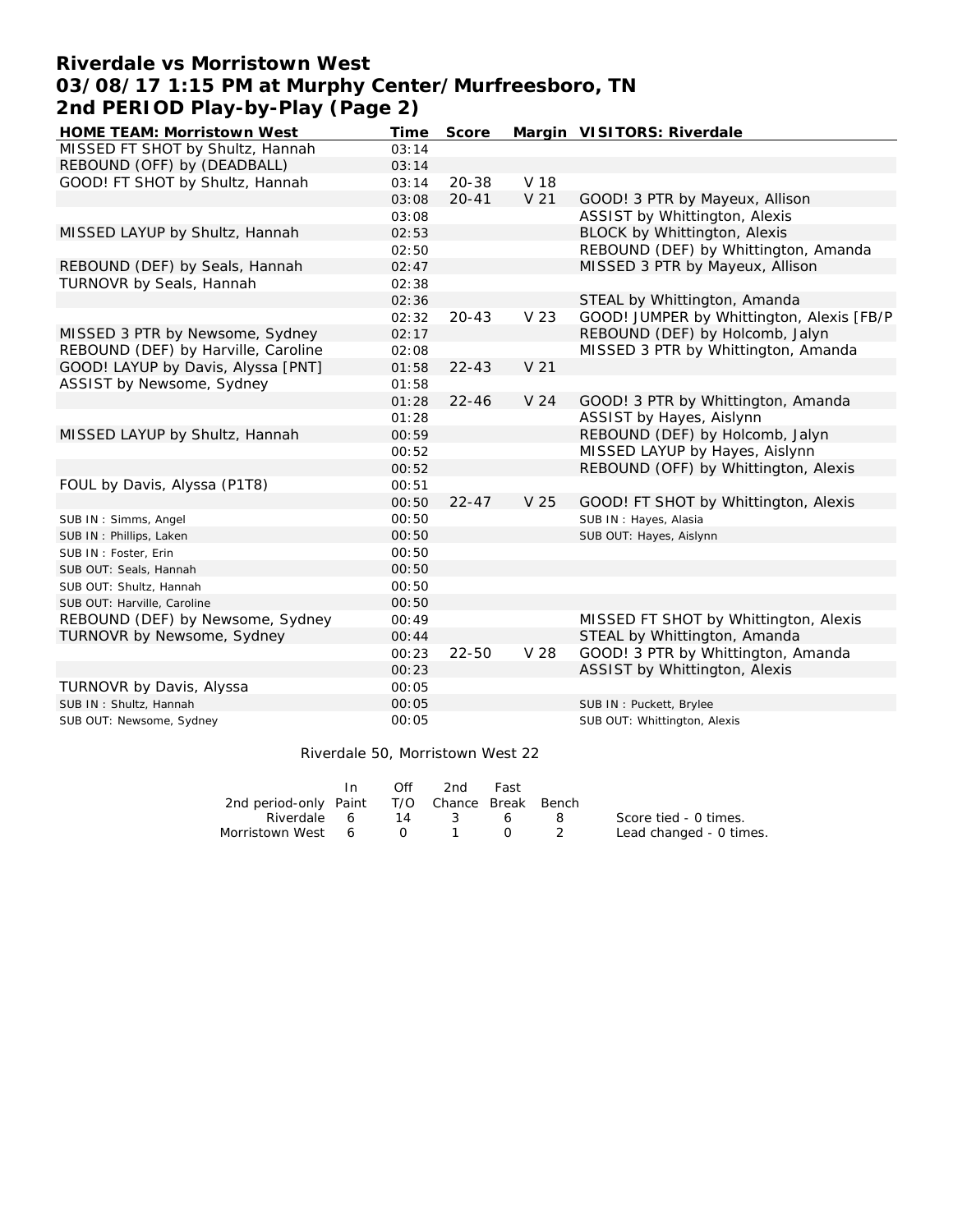# **Riverdale vs Morristown West 03/08/17 1:15 PM at Murphy Center/Murfreesboro, TN 3rd PERIOD Play-by-Play (Page 1)**

| HOME TEAM: Morristown West              | Time  | Score     |      | Margin VISITORS: Riverdale              |
|-----------------------------------------|-------|-----------|------|-----------------------------------------|
|                                         | 08:00 |           |      | SUB IN: Mayeux, Allison                 |
|                                         | 08:00 |           |      | SUB OUT: Hayes, Anastasia               |
|                                         | 07:47 |           |      | MISSED LAYUP by Alexander, Brinae       |
|                                         | 07:47 |           |      | REBOUND (OFF) by Mayeux, Allison        |
| REBOUND (DEF) by Harville, Caroline     | 07:44 |           |      | MISSED LAYUP by Mayeux, Allison         |
| TURNOVR by Hefner, Macey                | 07:36 |           |      |                                         |
|                                         | 07:35 |           |      | STEAL by Hayes, Aislynn                 |
|                                         | 07:26 |           |      | TURNOVR by Whittington, Amanda          |
| STEAL by Newsome, Sydney                | 07:25 |           |      |                                         |
|                                         | 07:25 |           |      | FOUL by Whittington, Alexis (P3T1)      |
| MISSED JUMPER by Harville, Caroline     | 07:11 |           |      | REBOUND (DEF) by Whittington, Amanda    |
|                                         | 06:52 | $22 - 52$ | V 30 | GOOD! JUMPER by Whittington, Alexis     |
| MISSED 3 PTR by Newsome, Sydney         |       |           |      |                                         |
|                                         | 06:20 |           |      |                                         |
| REBOUND (OFF) by (TEAM)                 | 06:20 |           |      |                                         |
| GOOD! LAYUP by Harville, Caroline [PNT] | 06:11 | 24-52     | V 28 |                                         |
|                                         | 05:58 | $24 - 54$ | V 30 | GOOD! LAYUP by Alexander, Brinae [PNT]  |
| GOOD! 3 PTR by Shultz, Hannah           | 05:43 | $27 - 54$ | V 27 |                                         |
| ASSIST by Newsome, Sydney               | 05:43 |           |      |                                         |
|                                         | 05:32 | $27 - 56$ | V 29 | GOOD! LAYUP by Hayes, Aislynn [FB/PNT]  |
| TURNOVR by Shultz, Hannah               | 05:24 |           |      |                                         |
|                                         | 05:22 |           |      | STEAL by Alexander, Brinae              |
|                                         | 05:21 |           |      | TURNOVR by Alexander, Brinae            |
| STEAL by Shultz, Hannah                 | 05:19 |           |      |                                         |
| MISSED LAYUP by Phillips, Laken         | 05:15 |           |      |                                         |
| REBOUND (OFF) by Hefner, Macey          | 05:15 |           |      |                                         |
| GOOD! FT SHOT by Hefner, Macey          | 05:15 | 28-56     | V 28 | FOUL by Whittington, Amanda (P1T2)      |
| GOOD! FT SHOT by Hefner, Macey          | 05:15 | 29-56     | V 27 |                                         |
| SUB IN: Davis, Alyssa                   | 05:15 |           |      | SUB IN: Hayes, Anastasia                |
| SUB IN: Foster, Erin                    | 05:15 |           |      | SUB IN: Hayes, Alasia                   |
| SUB OUT: Phillips, Laken                | 05:15 |           |      | SUB OUT: Alexander, Brinae              |
| SUB OUT: Hefner, Macey                  | 05:15 |           |      | SUB OUT: Hayes, Aislynn                 |
|                                         | 05:08 |           |      | MISSED 3 PTR by Mayeux, Allison         |
|                                         | 05:08 |           |      | REBOUND (OFF) by Whittington, Alexis    |
|                                         | 04:55 |           |      | TURNOVR by Whittington, Amanda          |
| MISSED 3 PTR by Davis, Alyssa           | 04:45 |           |      | REBOUND (DEF) by Hayes, Anastasia       |
| FOUL by Davis, Alyssa (P2T1)            | 04:38 |           |      | MISSED FT SHOT by Hayes, Anastasia      |
|                                         | 04:38 |           |      | REBOUND (OFF) by (DEADBALL)             |
|                                         |       |           |      |                                         |
|                                         | 04:38 | 29-57     | V 28 | GOOD! FT SHOT by Hayes, Anastasia       |
| SUB IN: Phillips, Laken                 | 04:38 |           |      |                                         |
| SUB OUT: Shultz, Hannah                 | 04:38 |           |      |                                         |
| MISSED JUMPER by Harville, Caroline     | 04:19 |           |      | BLOCK by Hayes, Alasia                  |
| REBOUND (OFF) by (TEAM)                 | 04:19 |           |      |                                         |
|                                         | 04:19 |           |      | SUB IN: Alexander, Brinae               |
|                                         | 04:19 |           |      | SUB OUT: Mayeux, Allison                |
| GOOD! LAYUP by Newsome, Sydney [PNT]    | 04:16 | $31 - 57$ | V 26 |                                         |
| ASSIST by Foster, Erin                  | 04:16 |           |      |                                         |
|                                         | 04:16 | $31 - 60$ | V 29 | GOOD! 3 PTR by Alexander, Brinae        |
|                                         | 04:16 |           |      | ASSIST by Hayes, Anastasia              |
| MISSED JUMPER by Newsome, Sydney        | 04:16 |           |      | BLOCK by Alexander, Brinae              |
|                                         | 04:16 |           |      | REBOUND (DEF) by Hayes, Alasia          |
|                                         | 04:16 | $31 - 62$ | V 31 | GOOD! LAYUP by Hayes, Anastasia [FB/PNT |
| SUB IN: Shultz, Hannah                  | 04:13 |           |      | SUB IN: Puckett, Brylee                 |
| SUB OUT: Newsome, Sydney                | 04:13 |           |      | SUB IN: Holcomb, Jalyn                  |
|                                         | 04:13 |           |      | SUB OUT: Hayes, Anastasia               |
|                                         | 04:13 |           |      | SUB OUT: Whittington, Amanda            |
| GOOD! JUMPER by Harville, Caroline      | 03:10 | $33 - 62$ | V 29 |                                         |
| ASSIST by Phillips, Laken               | 03:10 |           |      |                                         |
| FOUL by Foster, Erin (P2T2)             | 02:55 | $33 - 63$ | V 30 | GOOD! FT SHOT by Whittington, Alexis    |
|                                         | 02:55 | $33 - 64$ | V 31 | GOOD! FT SHOT by Whittington, Alexis    |
| GOOD! JUMPER by Foster, Erin            | 02:34 | $35 - 64$ | V 29 |                                         |
|                                         |       |           |      |                                         |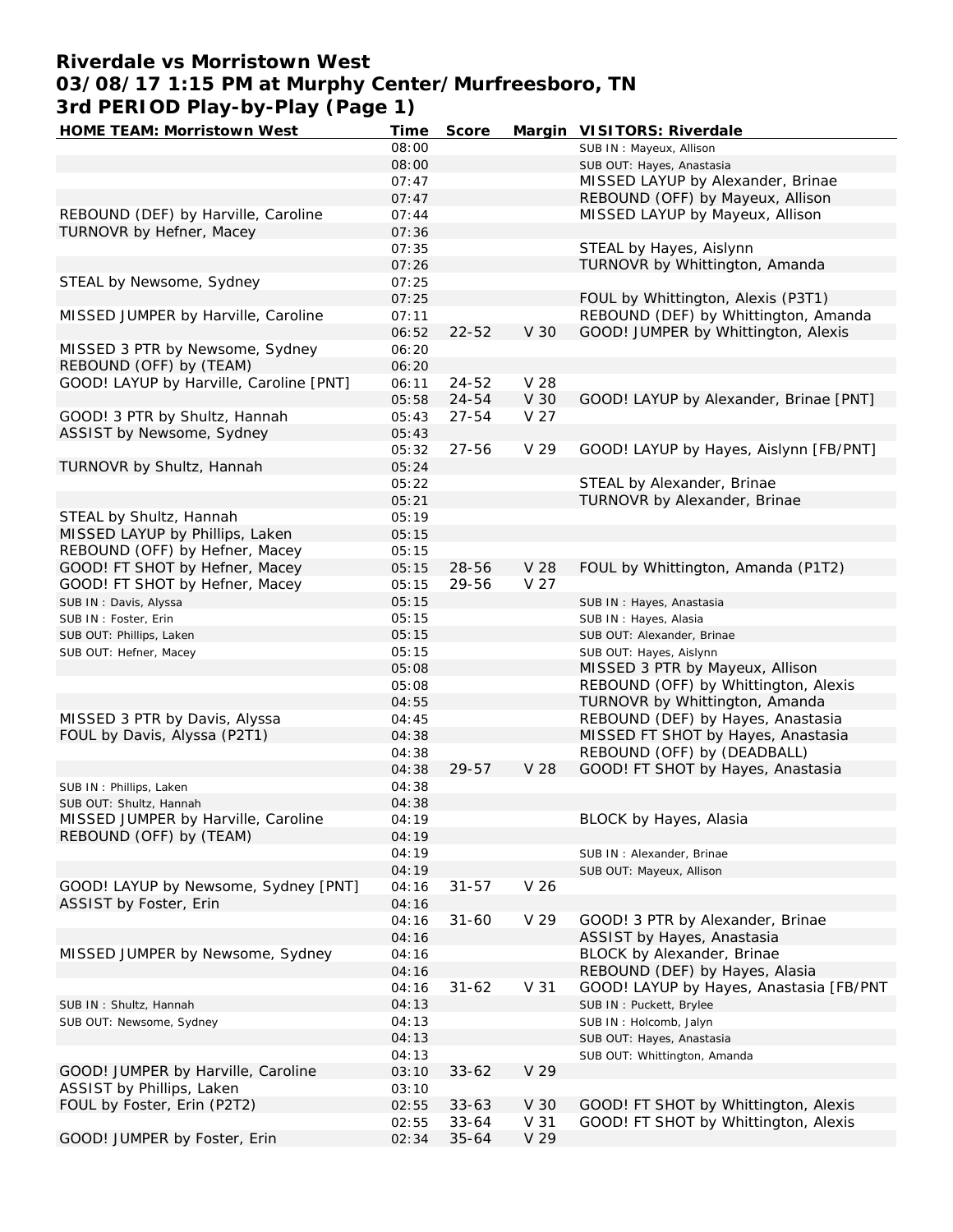# **Riverdale vs Morristown West 03/08/17 1:15 PM at Murphy Center/Murfreesboro, TN 3rd PERIOD Play-by-Play (Page 2)**

| HOME TEAM: Morristown West          | Time  | Score     |                 | Margin VISITORS: Riverdale          |
|-------------------------------------|-------|-----------|-----------------|-------------------------------------|
| ASSIST by Phillips, Laken           | 02:34 |           |                 |                                     |
| REBOUND (DEF) by Harville, Caroline | 02:18 |           |                 | MISSED LAYUP by Hayes, Alasia       |
| GOOD! LAYUP by Davis, Alyssa [PNT]  | 02:08 | $37 - 64$ | V <sub>27</sub> |                                     |
| ASSIST by Foster, Erin              | 02:08 |           |                 |                                     |
|                                     | 01:56 |           |                 | MISSED 3 PTR by Whittington, Alexis |
|                                     | 01:56 |           |                 | REBOUND (OFF) by Alexander, Brinae  |
|                                     | 01:52 | $37 - 66$ | V 29            | GOOD! JUMPER by Alexander, Brinae   |
| MISSED JUMPER by Harville, Caroline | 01:39 |           |                 |                                     |
| REBOUND (OFF) by Harville, Caroline | 01:39 |           |                 |                                     |
| TURNOVR by Harville, Caroline       | 01:32 |           |                 |                                     |
|                                     | 01:30 |           |                 | STEAL by Whittington, Alexis        |
| REBOUND (DEF) by (TEAM)             | 01:24 |           |                 | MISSED 3 PTR by Hayes, Alasia       |
| SUB IN: Simms, Angel                | 01:21 |           |                 | SUB IN: Hayes, Aislynn              |
| SUB IN: Newsome, Sydney             | 01:21 |           |                 | SUB OUT: Whittington, Alexis        |
| SUB OUT: Harville, Caroline         | 01:21 |           |                 |                                     |
| SUB OUT: Davis, Alyssa              | 01:21 |           |                 |                                     |
| MISSED 3 PTR by Shultz, Hannah      | 01:05 |           |                 |                                     |
| REBOUND (OFF) by Newsome, Sydney    | 01:05 |           |                 |                                     |
|                                     | 01:01 |           |                 | FOUL by Puckett, Brylee (P1T3)      |
| MISSED FT SHOT by Newsome, Sydney   | 00:59 |           |                 |                                     |
| REBOUND (OFF) by (DEADBALL)         | 00:59 |           |                 |                                     |
| GOOD! FT SHOT by Newsome, Sydney    | 00:59 | 38-66     | V 28            |                                     |
|                                     | 00:59 |           |                 | SUB IN: Mayeux, Allison             |
|                                     | 00:59 |           |                 | SUB OUT: Hayes, Alasia              |
| SUB IN: Seals, Hannah               | 00:58 |           |                 |                                     |
| SUB OUT: Phillips, Laken            | 00:58 |           |                 |                                     |
|                                     | 00:46 |           |                 | ASSIST by Hayes, Aislynn            |
| GOOD! JUMPER by Newsome, Sydney     | 00:34 | $40 - 66$ | V 26            |                                     |
| MISSED FT SHOT by Newsome, Sydney   | 00:34 |           |                 | FOUL by Puckett, Brylee (P2T4)      |
|                                     | 00:34 |           |                 | REBOUND (DEF) by Puckett, Brylee    |
|                                     | 00:06 | $40 - 68$ | V 28            | GOOD! JUMPER by Alexander, Brinae   |
|                                     | 00:02 |           |                 | ASSIST by Hayes, Aislynn            |

Riverdale 68, Morristown West 40

|                                              | In. | Off | 2nd                   | Fast          |                |                         |
|----------------------------------------------|-----|-----|-----------------------|---------------|----------------|-------------------------|
| 3rd period-only Paint T/O Chance Break Bench |     |     |                       |               |                |                         |
| Riverdale 6                                  |     |     | $0 \qquad 2 \qquad 4$ |               | $\bigcap$      | Score tied - 0 times.   |
| Morristown West 6 2 9                        |     |     | O,                    | <sup>()</sup> | $\overline{4}$ | Lead changed - 0 times. |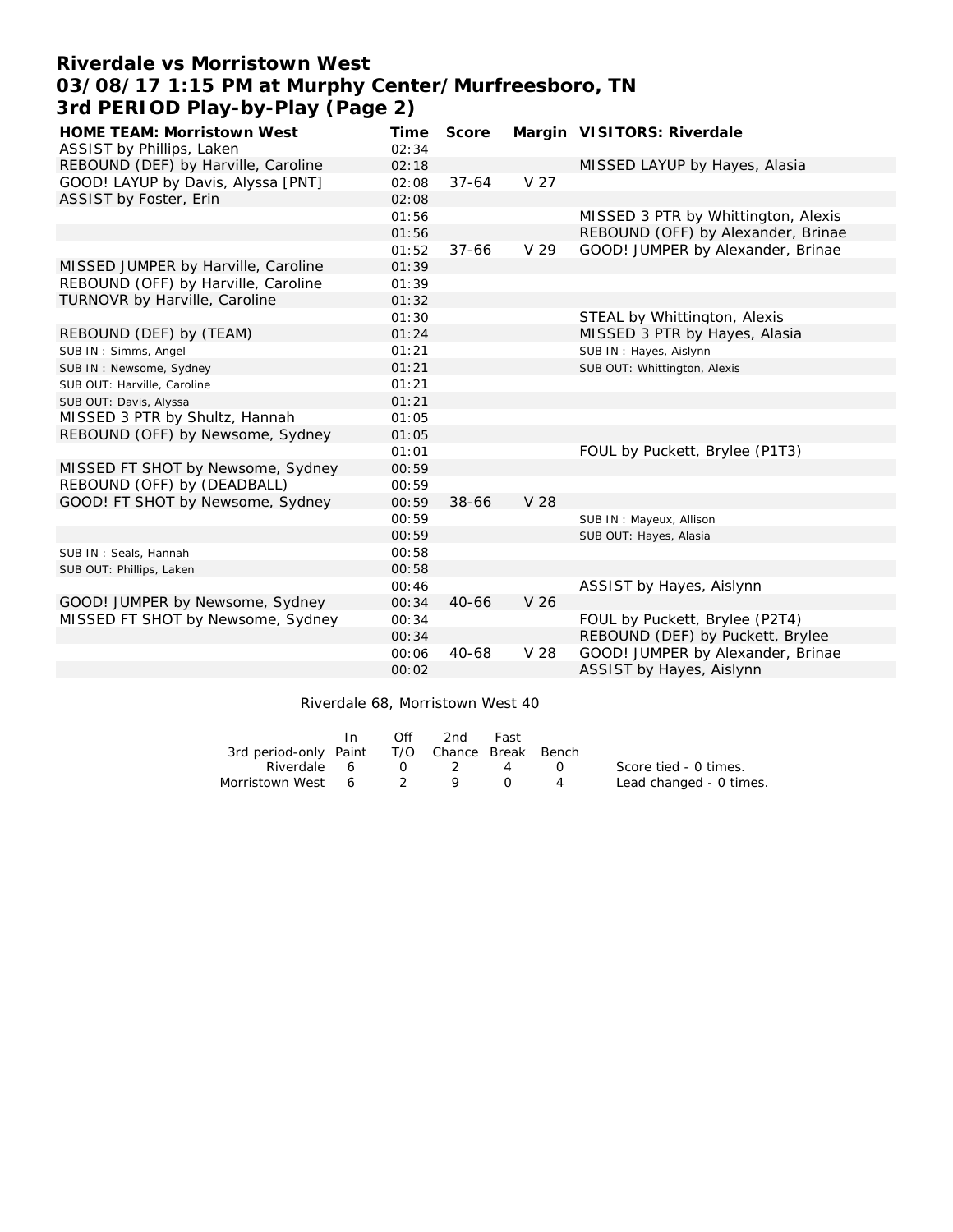# **Riverdale vs Morristown West 03/08/17 1:15 PM at Murphy Center/Murfreesboro, TN 4th PERIOD Play-by-Play (Page 1)**

| HOME TEAM: Morristown West         | Time  | Score     |      | Margin VISITORS: Riverdale              |
|------------------------------------|-------|-----------|------|-----------------------------------------|
| SUB IN: Foster, Erin               | 08:00 |           |      | SUB IN: Mayeux, Allison                 |
| SUB OUT: Hefner, Macey             | 08:00 |           |      | SUB OUT: Hayes, Anastasia               |
| MISSED LAYUP by Newsome, Sydney    | 07:53 |           |      |                                         |
| REBOUND (OFF) by Shultz, Hannah    | 07:53 |           |      |                                         |
| TURNOVR by Harville, Caroline      | 07:34 |           |      |                                         |
|                                    | 07:32 |           |      | STEAL by Hayes, Aislynn                 |
|                                    | 07:27 | 40-70     | V 30 | GOOD! JUMPER by Alexander, Brinae [PNT] |
|                                    | 07:27 |           |      | ASSIST by Hayes, Aislynn                |
| MISSED 3 PTR by Foster, Erin       | 07:18 |           |      | REBOUND (DEF) by Alexander, Brinae      |
| FOUL by Shultz, Hannah (P1T3)      | 07:14 |           |      |                                         |
| REBOUND (DEF) by (TEAM)            | 06:58 |           |      | MISSED LAYUP by Alexander, Brinae       |
| TURNOVR by Harville, Caroline      | 06:40 |           |      |                                         |
|                                    | 06:38 |           |      | STEAL by Hayes, Aislynn                 |
| FOUL by Foster, Erin (P3T4)        | 06:25 | $40 - 71$ | V 31 | GOOD! FT SHOT by Hayes, Aislynn         |
| REBOUND (DEF) by (TEAM)            | 06:25 |           |      | MISSED FT SHOT by Hayes, Aislynn        |
| MISSED 3 PTR by Shultz, Hannah     | 05:56 |           |      |                                         |
| REBOUND (OFF) by Shultz, Hannah    | 05:56 |           |      |                                         |
| MISSED LAYUP by Shultz, Hannah     |       |           |      |                                         |
|                                    | 05:46 |           |      | REBOUND (DEF) by Hayes, Aislynn         |
| FOUL by Harville, Caroline (P3T5)  | 05:45 |           |      |                                         |
| FOUL by Shultz, Hannah (P2T6)      | 05:39 |           |      |                                         |
| SUB IN : Hefner, Macey             | 05:39 |           |      |                                         |
| SUB IN: Davis, Alyssa              | 05:39 |           |      |                                         |
| SUB OUT: Phillips, Laken           | 05:39 |           |      |                                         |
| SUB OUT: Foster, Erin              | 05:39 |           |      |                                         |
|                                    | 05:33 |           |      | MISSED 3 PTR by Alexander, Brinae       |
|                                    | 05:33 |           |      | REBOUND (OFF) by Mayeux, Allison        |
|                                    | 05:29 |           |      | MISSED LAYUP by Whittington, Amanda     |
|                                    | 05:29 |           |      | REBOUND (OFF) by Whittington, Amanda    |
|                                    | 05:28 | 40-73     | V 33 | GOOD! LAYUP by Whittington, Amanda [PN  |
| MISSED JUMPER by Newsome, Sydney   | 04:28 |           |      | REBOUND (DEF) by Whittington, Amanda    |
| FOUL by Harville, Caroline (P4T7)  | 04:25 | $40 - 74$ | V 34 | GOOD! FT SHOT by Hayes, Aislynn         |
|                                    | 04:25 | 40-75     | V 35 | GOOD! FT SHOT by Whittington, Amanda    |
|                                    | 04:25 |           |      | SUB IN: Puckett, Brylee                 |
|                                    | 04:25 |           |      | SUB IN: Holcomb, Jalyn                  |
|                                    | 04:25 |           |      | SUB OUT: Alexander, Brinae              |
|                                    | 04:25 |           |      | SUB OUT: Hayes, Aislynn                 |
| MISSED 3 PTR by Davis, Alyssa      | 04:06 |           |      |                                         |
| REBOUND (OFF) by Newsome, Sydney   | 04:06 |           |      |                                         |
| GOOD! LAYUP by Hefner, Macey [PNT] | 04:06 | 42-75     | V 33 |                                         |
| ASSIST by Newsome, Sydney          | 04:06 |           |      |                                         |
| FOUL by Harville, Caroline (P5T8)  | 03:52 |           |      | MISSED FT SHOT by Mayeux, Allison       |
|                                    | 03:52 |           |      | REBOUND (OFF) by (DEADBALL)             |
| REBOUND (DEF) by Shultz, Hannah    | 03:52 |           |      | MISSED FT SHOT by Mayeux, Allison       |
| SUB IN : Foster, Erin              | 03:52 |           |      | SUB IN: Edgeston, Hannah                |
| SUB IN: Simms, Angel               | 03:52 |           |      | SUB IN: Worley, Katelyn                 |
| SUB OUT: Harville, Caroline        | 03:52 |           |      | SUB OUT: Whittington, Alexis            |
| SUB OUT: Newsome, Sydney           | 03:52 |           |      | SUB OUT: Whittington, Amanda            |
| MISSED 3 PTR by Foster, Erin       | 03:10 |           |      | REBOUND (DEF) by Edgeston, Hannah       |
|                                    | 02:56 |           |      | TURNOVR by Worley, Katelyn              |
|                                    | 02:51 |           |      | FOUL by Holcomb, Jalyn (P2T5)           |
|                                    | 02:23 |           |      | SUB IN: Henegar, Madison                |
|                                    | 02:23 |           |      | SUB IN: Moore, Kennedy                  |
|                                    | 02:23 |           |      | SUB OUT: Puckett, Brylee                |
|                                    | 02:23 |           |      | SUB OUT: Mayeux, Allison                |
| TURNOVR by Hefner, Macey           | 02:12 |           |      |                                         |
|                                    | 02:11 |           |      | STEAL by Holcomb, Jalyn                 |
| FOUL by Hefner, Macey (P1T9)       | 02:07 |           |      |                                         |
| TURNOVR by Hefner, Macey           | 02:07 |           |      |                                         |
| SUB IN: Seals, Hannah              | 02:07 |           |      |                                         |
| SUB OUT: Davis, Alyssa             | 02:07 |           |      |                                         |
|                                    | 02:06 |           |      | MISSED 3 PTR by Edgeston, Hannah        |
|                                    |       |           |      |                                         |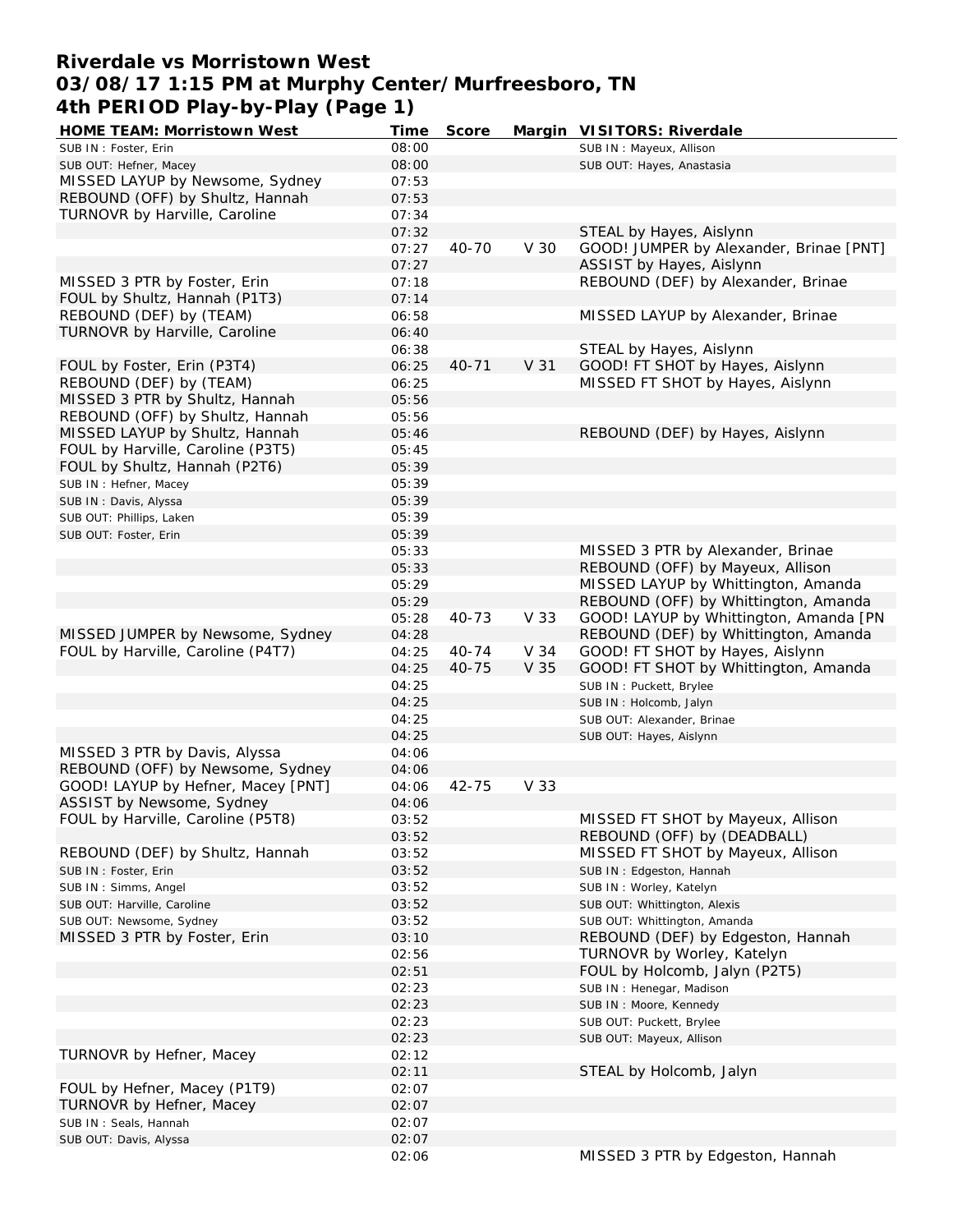## **Riverdale vs Morristown West 03/08/17 1:15 PM at Murphy Center/Murfreesboro, TN 4th PERIOD Play-by-Play (Page 2)**

| <b>HOME TEAM: Morristown West</b> | Time  | Score |                 | Margin VISITORS: Riverdale      |
|-----------------------------------|-------|-------|-----------------|---------------------------------|
| REBOUND (DEF) by Hefner, Macey    | 02:06 |       |                 |                                 |
| TURNOVR by Davis, Alyssa          | 01:18 |       |                 |                                 |
| MISSED LAYUP by Simms, Angel      | 01:12 |       |                 | BLOCK by Henegar, Madison       |
| REBOUND (OFF) by Seals, Hannah    | 01:11 |       |                 |                                 |
| GOOD! JUMPER by Simms, Angel      | 01:03 | 44-75 | V 31            |                                 |
| ASSIST by Watkins, Bailey         | 01:03 |       |                 |                                 |
|                                   | 00:59 |       |                 | SUB IN: Claybrook, Dylann       |
|                                   | 00:59 |       |                 | SUB IN: Hinson, Hope            |
|                                   | 00:59 |       |                 | SUB OUT: Henegar, Madison       |
|                                   | 00:59 |       |                 | SUB OUT: Worley, Katelyn        |
| REBOUND (DEF) by Shultz, Hannah   | 00:24 |       |                 | MISSED 3 PTR by Hinson, Hope    |
| GOOD! FT SHOT by Davis, Alyssa    | 00:14 | 45-75 | V 30            | FOUL by Edgeston, Hannah (P1T6) |
| GOOD! FT SHOT by Davis, Alyssa    | 00:14 | 46-75 | V <sub>29</sub> |                                 |
|                                   | 00:14 |       |                 | SUB IN: Worley, Katelyn         |
|                                   | 00:14 |       |                 | SUB OUT: Moore, Kennedy         |

Riverdale 75, Morristown West 46

|                                              | In. | Off | 2nd  | Fast |                                                                                                |                         |
|----------------------------------------------|-----|-----|------|------|------------------------------------------------------------------------------------------------|-------------------------|
| 4th period-only Paint T/O Chance Break Bench |     |     |      |      |                                                                                                |                         |
| Riverdale 4 3 2 0                            |     |     |      |      | $\left( \begin{array}{ccc} \cdot & \cdot & \cdot \\ \cdot & \cdot & \cdot \end{array} \right)$ | Score tied - 0 times.   |
| Morristown West 2 0                          |     |     | 4 () |      |                                                                                                | Lead changed - 0 times. |